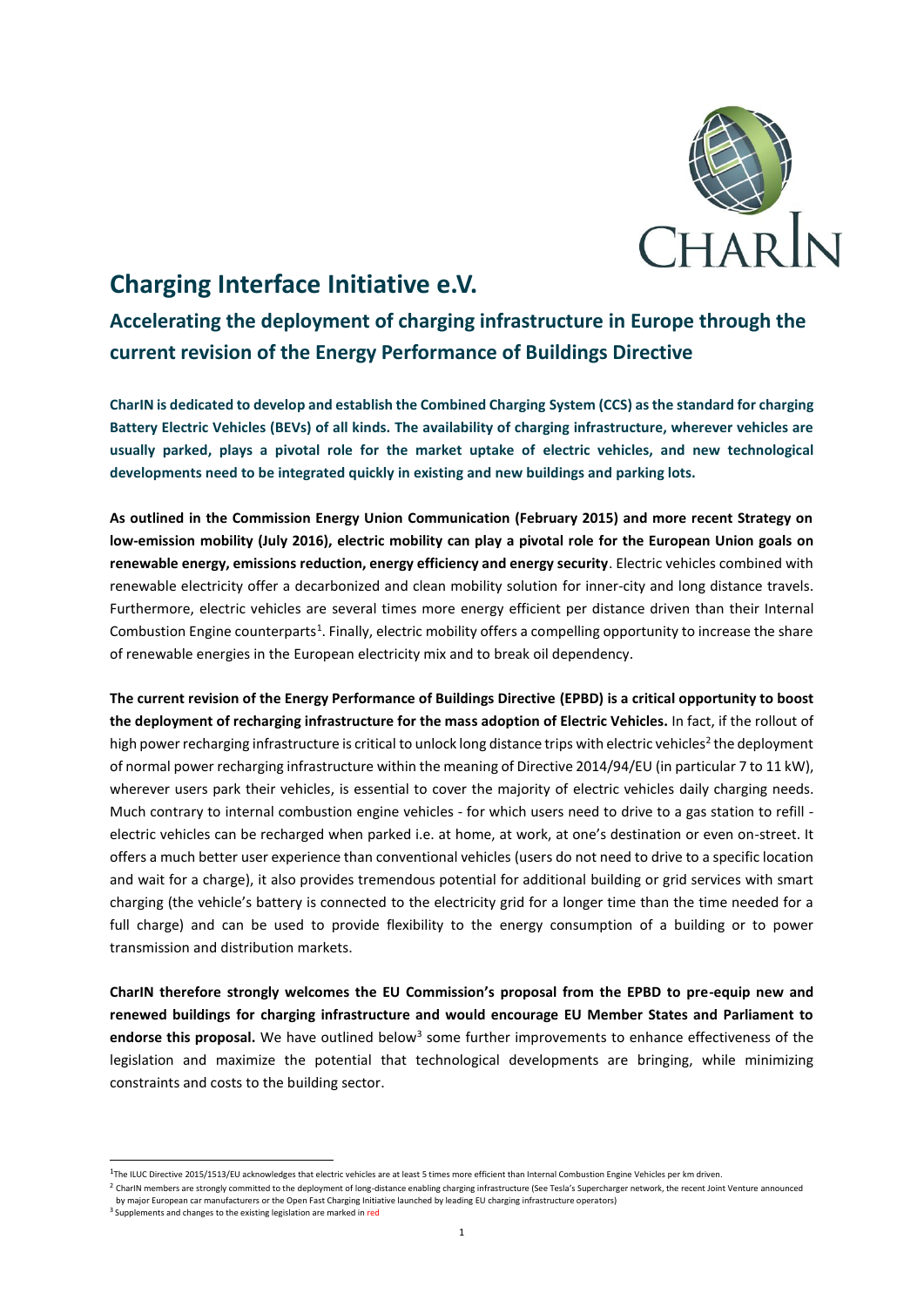**For new/renovated non-residential buildings and parking lots (article 8, paragraph 2, number 2):** "*Member States shall ensure that in all new non-residential buildings and in all existing non-residential buildings undergoing major renovation with more than ten parking spaces, at least one of every ten is equipped with at least a normal power recharging point within the meaning of Directive 2014/94/EU on the deployment of alternative fuels infrastructure, which is capable of starting and stopping charging in reaction to price signals.* This requirement *shall apply to all existing non-residential buildings, with more than ten parking spaces, as of 1 January 2025.*

Explanation: The installed recharging points should meet at least the characteristics of normal power recharging points within the meaning of Directive 2014/94/EU on Alternative Fuels Infrastructure (i.e. minimum 3,7 kW, but CharIN e.V. would strongly recommend to plan for minimum 7kW or even 11kW).

It is unclear how the characteristic "*which is capable of starting and stopping charging in reaction to price signals"* would translate into practical terms for implementation in e Member States, i.e. when would a charging point be considered compliant? In addition, while the ability to charge electric vehicles according to electricity supply as well as grid parameters in real time is important, requiring each recharging point to be capable of reacting to price signals could significantly increase the cost of recharging infrastructure during market uptake phase. Finally, it does not necessarily require each recharging point to react to price signals. It is actually preferable for recharging points to be integrated in an overall environment that is capable of doing this (e.g. building equipped with a smart meter and control system).

**For new/renovated residential buildings and parking lots (article 8, paragraph 2, number 3):** "*Member States shall ensure that all newly built residential buildings and parking lots and those undergoing major renovations, with more than ten parking spaces, include the pre-cabling appropriate conduits to enable the installation of at least normal power recharging points for electric vehicles within the meaning of Directive 2014/94/EU for every parking space*."

---------

Explanation: The installation of the necessary cableways is a major cost driver when retrofitting existing buildings or garages with recharging infrastructure for Electric Vehicles. The installation of the required conduits during construction or renovation would dramatically simplify and reduce costs (approx. 70% reduction) for later deployment of recharging infrastructure.

In residential buildings, it is essential to pre-equip all parking spaces to avoid arbitrarily preventing certain residents from the ability to transition to electric vehicles.

The pre-installation of "*conduits*" can be done at marginal costs compared to actual "*pre-cabling*" and therefore extended to all new or renovated residential buildings, i.e. not only those with more than ten parking spaces.

The conduits should be dimensioned to allow for the later installation of at least normal recharging points within the meaning of Directive 2014/94/EU on Alternative Fuels Infrastructure (i.e. minimum 3,7 kW, but CharIN e.V. would strongly recommend to plan for minimum 7kW or even 11kW).

---------